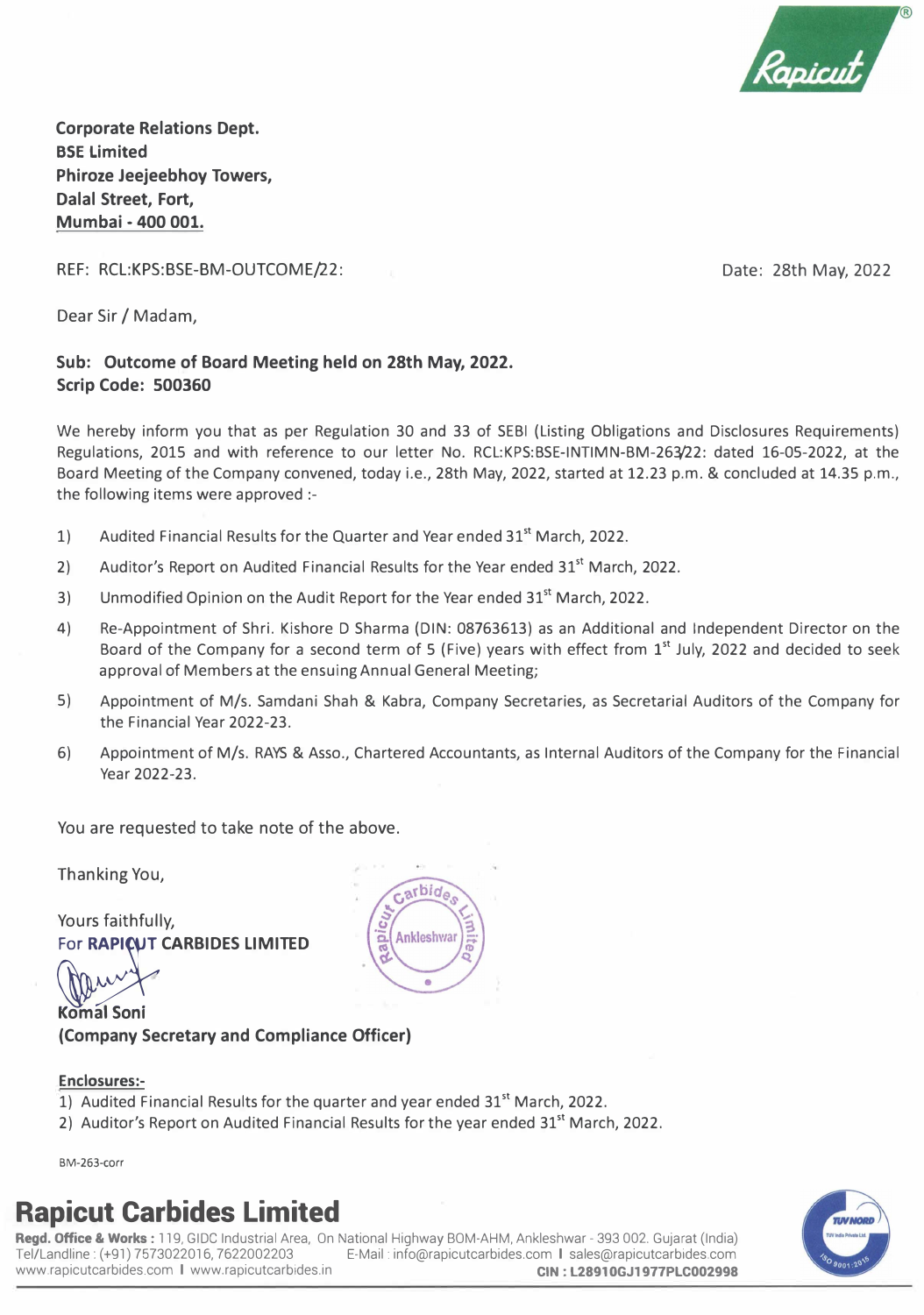## **Rapicut Carbides Limited**



Regd. Office.: 119, GIDC, Industrial Area, Ankleshwar - 393 002

CIN No. L28910GJ1977PLC002998, www.rapicutcarbides.com, E Mail : investors@rapicutcarbides.com, Tel. No. (+91) 7573022016

**STATEMENT OF AUDITED FINANCIAL RESULTS FOR THE QUARTER AND YEAR ENDED MARCH 31, 2022** 

|                         |                                                                        |                                           |                              |            |            | (R in Lakhs) |
|-------------------------|------------------------------------------------------------------------|-------------------------------------------|------------------------------|------------|------------|--------------|
| Sr.                     |                                                                        | <b>Quarter Ended</b><br><b>Year ended</b> |                              |            |            |              |
| No.                     | <b>Particulars</b>                                                     | 31/03/2022                                | 31/12/2021                   | 31/03/2021 | 31-03-2022 | 31-03-2021   |
|                         |                                                                        | (Audited)                                 | (Unaudited)                  | (Audited)  | (Audited)  | (Audited)    |
| $\mathbf{1}$            | Income                                                                 |                                           |                              |            |            |              |
|                         | a)<br>Revenue from operations (Gross)                                  | 1,244.31                                  | 684.96                       | 1,029.00   | 3,613.64   | 2,801.09     |
|                         | b)<br>Other income                                                     | 2.71                                      | 0.29                         | 2.00       | 3.34       | 1.71         |
|                         | <b>Total Income</b>                                                    | 1,247.02                                  | 685.25                       | 1,031.00   | 3,616.98   | 2,802.80     |
| $\overline{2}$          | <b>Expenses:</b>                                                       |                                           |                              |            |            |              |
|                         | Cost of materials consumed<br>la)                                      | 957.33                                    | 613.54                       | 586.00     | 2,724.75   | 1,565.25     |
|                         | b)<br>Changes in inventories of finished goods work-in-                |                                           |                              |            |            |              |
|                         | progress and Stock-in-Trade                                            | (38.08)                                   | (151.90)                     | 87.00      | (153.26)   | 317.30       |
|                         | <b>Employee benefits expense</b><br> c                                 | 122.27                                    | 117.49                       | 144.00     | 520.92     | 474.28       |
|                         | Finance costs<br>$\mathsf{d}$                                          | 6.32                                      | 1.89                         | 3.00       | 12.84      | 13.54        |
|                         | e)<br>Depreciation and amortization expense                            | 16.45                                     | 17.13                        | 20.00      | 66.84      | 79.06        |
|                         | f)<br>Other expenses                                                   | 152.43                                    | 115.57                       | 172.00     | 508.73     | 474.44       |
|                         | <b>Total expenses</b>                                                  | 1,216.72                                  | 713.72                       | 1,012.00   | 3,680.83   | 2,923.87     |
| $\overline{\mathbf{3}}$ | Profit/(Loss) before Tax (1-2)                                         | 30.30                                     | (28.47)                      | 19.00      | (63.85)    | (121.07)     |
| 4                       | <b>Tax expense:</b>                                                    |                                           |                              |            |            |              |
|                         | a <br>Current tax                                                      |                                           |                              |            |            |              |
|                         | b)<br>Earlier years tax                                                | 0.27                                      |                              | 5.00       | 0.27       | 7.44         |
|                         | c)<br>Deferred tax                                                     | 41.45                                     |                              | (15.00)    | 41.45      | (46.86)      |
|                         |                                                                        | 41.72                                     |                              | (10.00)    | 41.72      | (39.42)      |
| 5                       | Profit/(Loss) after tax for the period (3-4)                           | (11.42)                                   | (28.47)                      | 29.00      | (105.56)   | (81.65)      |
| 6                       | <b>Other Comprehensive Income / (expenses)</b>                         |                                           |                              |            |            |              |
|                         | A] (i) Items that will not be reclassified to profit or loss           | 12.77                                     | (16.57)                      | (4.00)     | (1.37)     | (20.23)      |
|                         | (ii) Income tax relating to items that will not be                     | 0.23                                      |                              |            | 0.23       | 5.36         |
|                         | reclassified to profit or loss                                         |                                           |                              |            |            |              |
|                         | B] (i) Items that will be reclassified to profit or loss               |                                           |                              |            |            |              |
|                         | (ii) Income tax relating to items that will be reclassified to         |                                           |                              |            |            |              |
|                         | profit or loss                                                         |                                           |                              |            |            |              |
| $\overline{7}$          | Total Comprehensive Income for the period (5+6)                        | 1.58                                      | (45.04)                      | 25.00      | (106.71)   | (96.52)      |
| 8                       | Paid-up equity share capital of face value of the share (Rs.<br>$10/-$ | 537.12                                    | 537.12                       | 537.12     | 537.12     | 537.12       |
| 9                       | <b>Other Equity</b>                                                    | $\blacksquare$                            | $\qquad \qquad \blacksquare$ |            | 1,708.90   | 1,813.32     |
| 10                      | Earnings per equity share: (Rs. 10/- each)                             |                                           |                              |            |            |              |
|                         | (1) Basic                                                              | (0.21)                                    | (0.53)                       | 0.47       | (1.97)     | (1.52)       |
|                         | (2) Diluted                                                            | (0.21)                                    | (0.53)                       | 0.47       | (1.97)     | (1.52)       |
|                         |                                                                        |                                           |                              |            |            |              |

NOTES:-

1 The above audited financial results have been prepared in accordance with the Indian Accounting Standards specified under Section 133 of the Companies Act, 2013

2 The above audited Financial Results have been reviewed and recommended by the Audit Committee and approved by the Board of Directors in their respective meetings held on May 28, 2022.

3 The financial results for the quarter and year ended on March, 2022, have been audited by the Statutory Auditors as required under Regulation 33 of the SEBI (Listing Obligations and Disclosure Requirements) Regulations, 2015. as amended

4 Figures for the quarters ended 31st March, 2022 and 31st March, 2021 as reported in these financial results are balancing figures between the

audited figures in respect of the full financial year and published year to date reviewed figures up to third quarter of the relevant financial year.

5 The Company has only one reportable primary business segment as per Ind AS 108 i.e. Tungsten Carbides Products.

6 Figures of corresponding previous year/period(s) have been regrouped /rearranged wherever necessary, to make them comparable.





**By order of the Board of Directors For RAPICUT CARBIDES LIMITED** 

> **ABHISHEK V. GAMI MANAGING DIRECTOR DIN : 07570948**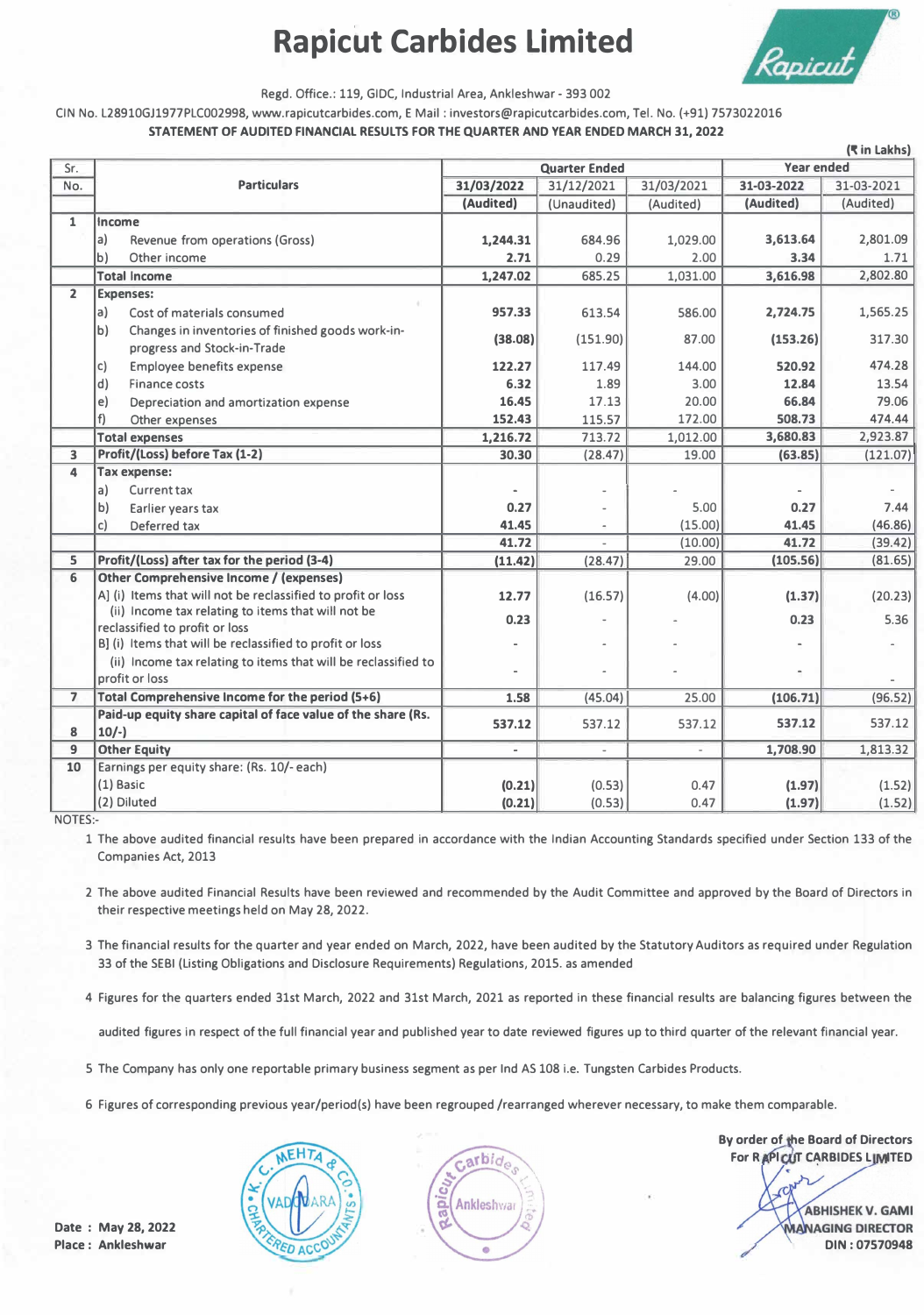# **Rapicut Carbides Limited**



|         | STATEMENT OF ASSETS AND LIABILITIES AS AT MARCH 31, 2022                       |                                  | <u>(₹in Lakhs)</u>        |
|---------|--------------------------------------------------------------------------------|----------------------------------|---------------------------|
| Sr. No. | <b>Particulars</b>                                                             | As at 31st<br><b>March, 2022</b> | As at 31st<br>March, 2021 |
|         |                                                                                | (Audited)                        | (Audited)                 |
| A       | <b>ASSETS</b>                                                                  |                                  |                           |
|         | (1) Non-Current Assets                                                         |                                  |                           |
|         | (a) Property, Plant and Equipment                                              | 396.18                           | 444.75                    |
|         | (b) Capital work-in-progress                                                   | 34.47                            |                           |
|         | (b) Intangible Assets                                                          | 2.18                             | 3.47                      |
|         | (c) Financial Assets                                                           |                                  |                           |
|         | (i) Investments                                                                | 10.82                            | 8.39                      |
|         | (ii) Deposits                                                                  | 28.73                            | 29.46                     |
|         | (iii) Deferred Tax Assets (Net)                                                | 35.98                            | 77.65                     |
|         | (iv) Other non-current assets                                                  | 33.88                            | 19.36                     |
|         | <b>Total non-current assets</b>                                                | 542.23                           | 583.08                    |
|         | (2) Current Assets                                                             |                                  |                           |
|         | (a) Inventories                                                                | 1,578.03                         | 1,465.05                  |
|         | (b) Financial Assets                                                           |                                  |                           |
|         | (i) Trade receivables                                                          | 1,040.86                         | 706.91                    |
|         | (ii) Cash and cash equivalents                                                 | 1.83                             | 304.58                    |
|         | (iii) Other Bank Balances                                                      | 29.74                            | 28.57                     |
|         | (iv) Other Financial assets                                                    |                                  |                           |
|         | (a) Security Deposits                                                          | 0.45                             | 5.85                      |
|         | (c) Current Tax Assets (net)                                                   | 29.91                            | 29.00                     |
|         | (d) Other current assets                                                       | 7.52                             | 26.73                     |
|         | <b>Total current assets</b>                                                    | 2,688.34                         | 2,566.69                  |
|         | <b>TOTAL ASSETS</b>                                                            | 3,230.57                         | 3,149.77                  |
| B       | <b>EQUITY AND LIABILITIES</b>                                                  |                                  |                           |
|         | (1) Equity                                                                     |                                  |                           |
|         | (a) Equity Share Capital                                                       | 537.12                           | 537.12                    |
|         | (b) Other Equity                                                               | 1,708.90                         | 1,813.32                  |
|         | <b>Total equity</b>                                                            | 2,246.03                         | 2,350.45                  |
|         | <b>Liabilities</b>                                                             |                                  |                           |
|         | (2) Non-Current Liabilities                                                    |                                  |                           |
|         | (a) Financial Liabilities                                                      |                                  |                           |
|         | (i) Borrowings                                                                 | 3.16                             | 4.86                      |
|         | (b) Provisions                                                                 | 123.81                           | 111.39                    |
|         | (c) Other non-current liabilities                                              | 0.07                             | 0.07                      |
|         | <b>Total non-current liabilities</b>                                           | 127.04                           | 116.33                    |
|         | (3) Current Liabilities                                                        |                                  |                           |
|         | (a) Financial Liabilities                                                      |                                  |                           |
|         | (i) Borrowings                                                                 | 214.06                           | 1.60                      |
|         | (ii) Trade payables                                                            |                                  |                           |
|         | (A) Total Outstanding dues to micro enterprises and small enterprises          | 500.79                           | 410.32                    |
|         | (B) Total Outstanding dues of creditors other than micro enterprises and small | 1.69                             | 144.86                    |
|         | (iii) Other Financial liabilities                                              | 25.31                            | 33.13                     |
|         | (b) Other current liabilities                                                  | 17.76                            | 31.37                     |
|         | (c) Provisions                                                                 | 97.89                            | 61.71                     |
|         | <b>Total current liabilities</b>                                               | 857.50                           | 682.99                    |
|         | <b>TOTAL EQUITY AND LIABILITIES</b>                                            | 3,230.57                         | 3,149.77                  |



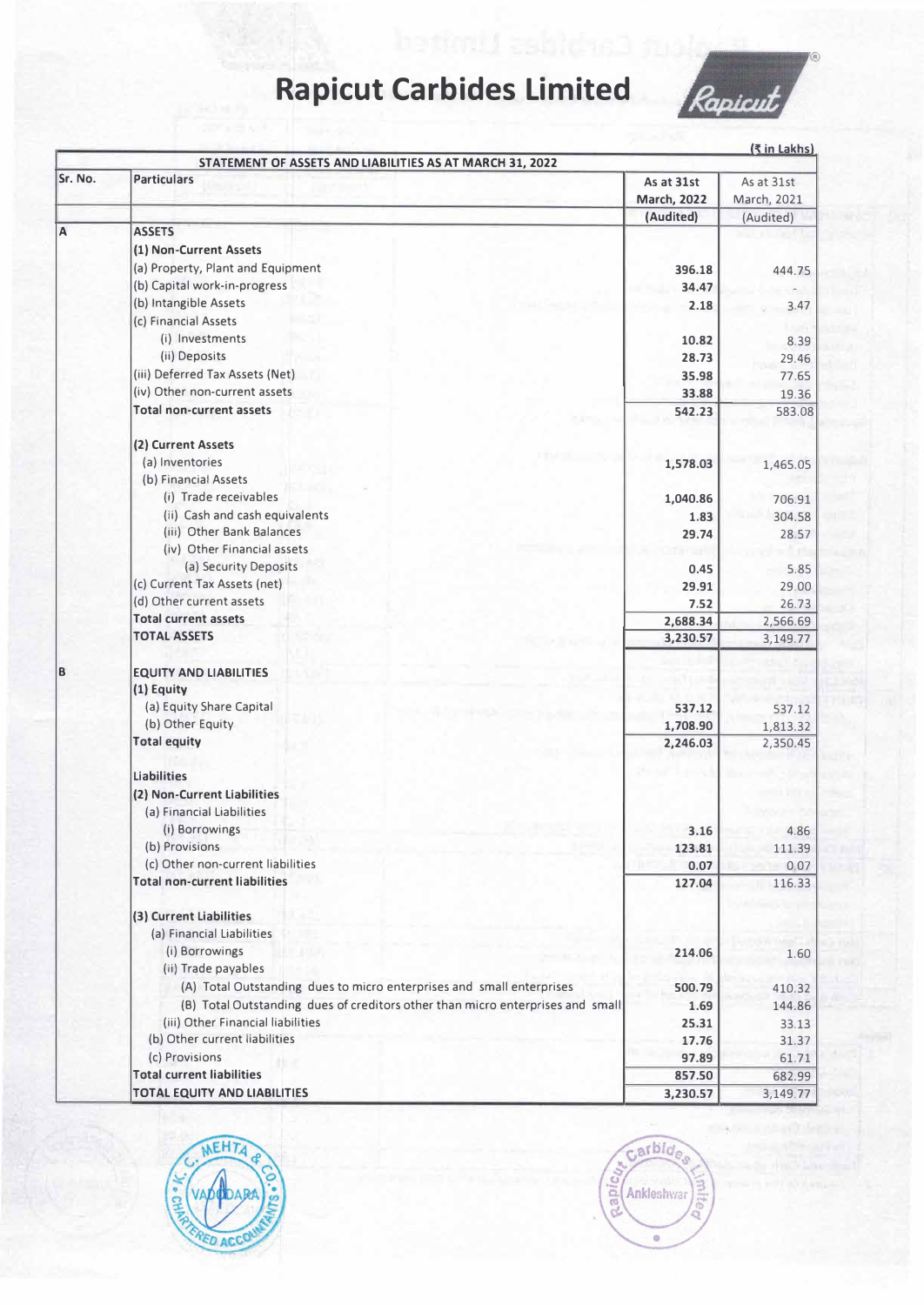# RAPICUT CARBIDES LIMITED



**Statement of Cash Flows for the year ended 31st March, 2022** 

|        |                                                                             |                    | (₹ in Lakhs) |
|--------|-----------------------------------------------------------------------------|--------------------|--------------|
|        | <b>Particulars</b>                                                          | For the Year       | For the Year |
|        |                                                                             | <b>Ended 31st</b>  | Ended 31st   |
|        |                                                                             | <b>March, 2022</b> | March, 2021  |
|        |                                                                             | (Audited)          | (Audited)    |
| [A]    | <b>CASH FLOW FROM OPERATING ACTIVITIES</b>                                  |                    |              |
|        | Profit/(Loss) before tax                                                    | (63.85)            | (121.08)     |
|        |                                                                             |                    |              |
|        | <b>Adjustments for:</b>                                                     |                    |              |
|        | Depreciation and amortisation expense                                       | 66.84              | 79.06        |
|        | Loss on Property, Plant and Equipment sold/discarded (net)                  | (0.19)             |              |
|        | <b>Interest Paid</b>                                                        | 12.84              | 13.54        |
|        | Interest Income                                                             | (1.39)             | (1.67)       |
|        | Dividend received                                                           | (0.07)             | (0.04)       |
|        | Sundry balances written back (net)                                          | (1.67)             | 0.00         |
|        | Unrealised foreign exchange (gain)/loss (Net)                               | (0.03)             | 0.00         |
|        | Operating Profit before changes in working capital                          | 12.50              | (30.19)      |
|        |                                                                             |                    |              |
|        | Adjustment for (Increase)/Decrease in Operating Assets                      |                    |              |
|        | Inventories                                                                 | (112.98)           | 422.06       |
|        | <b>Trade Receivables</b>                                                    | (333.98)           | (33.49)      |
|        | <b>Other Financial Assets</b>                                               | 6.12               | 5.76         |
|        | Other Assets                                                                | 4.69               | 10.32        |
|        | Adjustment for Increase/(Decrease) in Operating Liabilities                 |                    |              |
|        |                                                                             |                    | 166.60       |
|        | <b>Trade Payables</b>                                                       | (54.37)            |              |
|        | Provisions                                                                  | 39.14              | (36.80)      |
|        | <b>Other Liabilities</b>                                                    | (13.61)            | (10.08)      |
|        | <b>Other Financial Liabilities</b>                                          | 1.63               | (7.02)       |
|        | Cash flow from operations after changes in working capital                  | (450.85)           | 487.16       |
|        | Net Direct Taxes (Paid)/Refunded                                            | (1.18)             | (0.85)       |
|        | Net Cash Flow from/(used in) Operating Activities                           | (452.03)           | 486.31       |
| [B]    | <b>CASH FLOW FROM INVESTING ACTIVITIES</b>                                  |                    |              |
|        | Purchase of Property, Plant and Equipment including Capital Advances & CWIP | (58.76)            | (17.03)      |
|        |                                                                             |                    |              |
|        | Proceeds from Sale of Property, Plant and Equipment                         | 7.50               | 0.00         |
|        | Advance for Purchase of Fixed Assets                                        |                    | (15.84)      |
|        | Interest Income                                                             | 1.39               | 1.67         |
|        | Dividend received                                                           | 0.07               | 0.04         |
|        | Bank Balances not considered as Cash and Cash Equivalents                   | 1.17               | 4.43         |
|        | Net Cash Flow from/(used in) Investing Activities                           | (48.63)            | (26.72)      |
| [C]    | <b>CASH FLOW FROM FINANCING ACTIVITIES</b>                                  |                    |              |
|        | <b>Repayment of Borrowings</b>                                              | 210.75             | (156.33)     |
|        | Payment of dividend                                                         |                    |              |
|        | Finance cost                                                                | (12.84)            | (13.54)      |
|        | Net Cash Flow from/(used in) Financing Activities                           | 197.92             | (169.88)     |
|        | Net Increase/ (Decrease) in Cash and Cash Equivalents                       | (302.75)           | 289.71       |
|        | Cash & Cash Equivalents at beginning of year (see Note 1)                   | 304.58             | 14.87        |
|        | Cash and Cash Equivalents at end of year (see Note 1)                       | 1.83               | 304.58       |
|        |                                                                             |                    |              |
| Notes: |                                                                             |                    |              |
|        | 1 Cash and Cash equivalents comprise of:                                    |                    |              |
|        | Cash on Hands                                                               | 0.72               | 0.88         |
|        | <b>Balance with Banks</b>                                                   |                    |              |
|        | In Current Accounts                                                         | 1.11               | 3.97         |
|        | In Cash Credit Accounts                                                     |                    | 249.74       |
|        |                                                                             |                    |              |
|        | In Fixed Deposits                                                           |                    | 50.00        |



Carbide

Carbide<sub>s</sub>

ø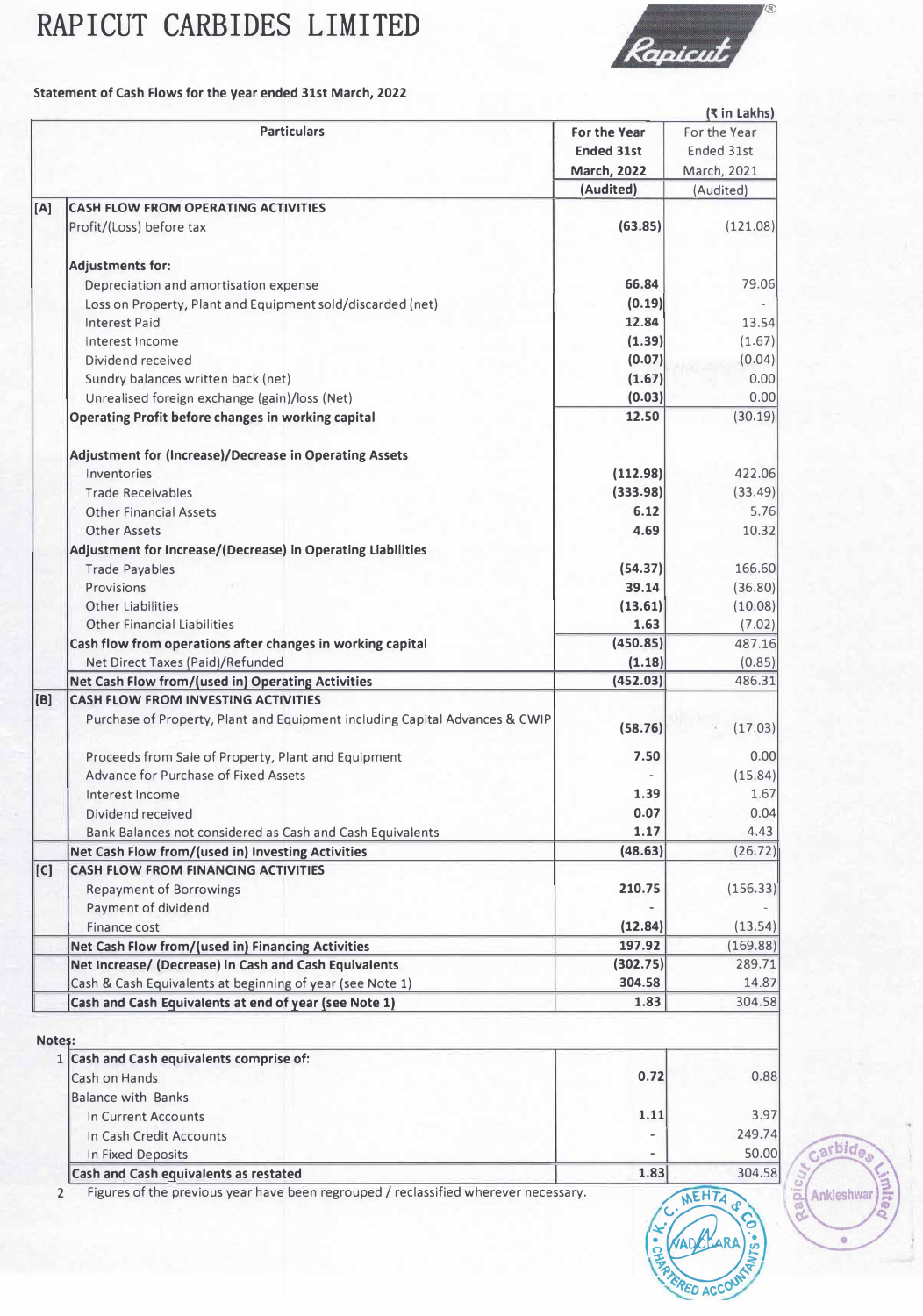### K C Mehta & Co. **Chartered Acc o u nta nts**

#### **INDEPENDENT AUDITORS' REPORT**

#### **To The Board of Directors of Rapicut Carbides Limited**

#### **Report on the Audit of Annual Financial Results**

#### **Opinion**

We have audited the accompanying annual financial results of Rapicut Carbides Limited (hereinafter referred to as the "Company") for the year ended March 31, 2022, attached herewith, being submitted by the Company pursuant to the requirement of Regulation 33 of the SEBI (Listing Obligations and Disclosure Requirements) Regulations, 2015, as amended ("Listing Regulations").

In our opinion and to the best of our information and according to the explanations given to us, the aforesaid annual financial results:

- (i) are presented in accordance with the requirements of Regulation 33 of the Listing Regulations in this regard; and
- (ii) give a true and fair view in conformity with the recognition and measurement principles laid down in the applicable accounting standards, and other accounting principles generally accepted in India, of net loss and other comprehensive income and other financial information of the Company for the year ended March 31, 2022.

#### **Basis for Opinion**

We conducted our audit in accordance with the Standards on Auditing (SAs) specified under section 143(10) of the Companies Act, 2013 ("Act"). Our responsibilities under those Standards are further described in the *Auditors' Responsibilities for the Audit of the Annual Financial Results* section of our report. We are independent of the Company in accordance with the Code of Ethics issued by the Institute of Chartered Accountants of India together with the ethical requirements that are relevant to our audit ofthe financial statements under the provisions of the Companies Act, 2013 and the Rules thereunder, and we have fulfilled our other ethical responsibilities in accordance with these requirements and the Code of Ethics. We believe that the audit evidence obtained by us is sufficient and appropriate to provide a basis for our opinion.

#### **Management's Responsibilities for the annual financial results**

These annual financial results have been prepared on the basis of the annual financial statements. The Company's Board of Directors is responsible for the preparation and presentation of these annual financial results that give a true and fair view of the net loss and other comprehensive income and other financial information of the Company in accordance with the Indian Accounting Standards prescribed under Section 133 of the Act read with relevant rules issued thereunder and other accounting principles generally accepted in India and in compliance with Regulation 33 of the Listing Regulations. The Board of Directors of the company is responsible for maintenance of adequate accounting records

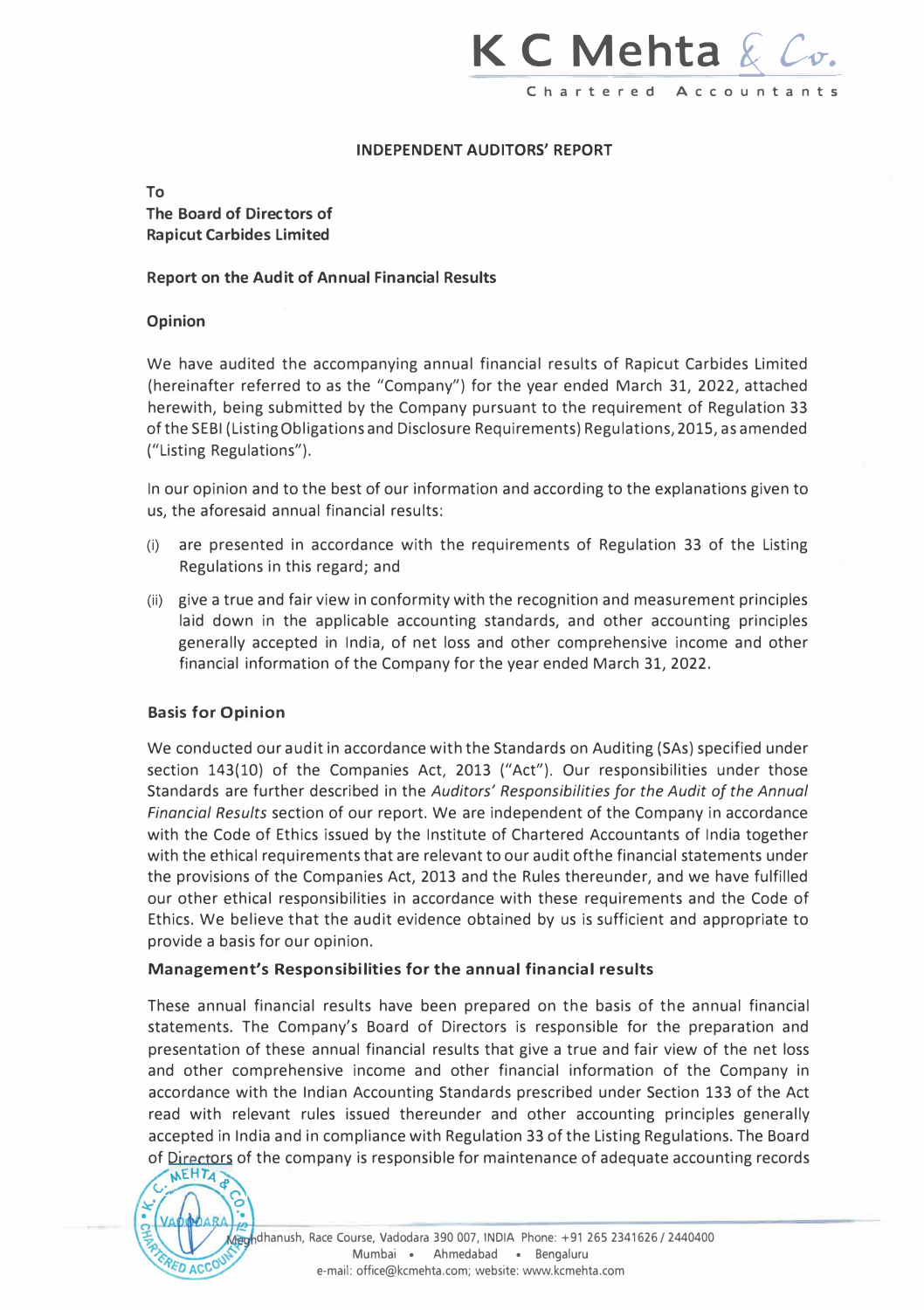## **K C Mehta & Cv.**

**Charte red Acc o u nta nts** 

in accordance with the provisions of the Act for safeguarding of the assets of the Company and for preventing and detecting frauds and other irregularities; selection and application of appropriate accounting policies; making judgments and estimates that are reasonable and prudent; and the design, implementation and maintenance of adequate internal financial controls, that were operating effectively for ensuring accuracy and completeness of the accounting records, relevant to the preparation and presentation of the annual financial results that give a true and fair view and are free from material misstatement, whether due to fraud or error.

In preparing the annual financial results, the Board of Directors of the Company is responsible for assessing the ability of the Company to continue as a going concern, disclosing, as applicable, matters related to going concern and using the going concern basis of accounting unless the Board of Directors either intends to liquidate the Company or to cease operations, or has no realistic alternative but to do so.

The Board of Directors of the Company is also responsible for overseeing the Company's financial reporting process.

#### **Auditors' Responsibilities for the Audit of the annual financial results**

Our objectives are to obtain reasonable assurance about whether the annual financial results as a whole are free from material misstatement, whether due to fraud or error, and to issue an auditors' report that includes our opinion. Reasonable assurance is a high level of assurance but is not a guarantee that an audit conducted in accordance with SAs will always detect a material misstatement when it exists. Misstatements can arise from fraud or error and are considered material if, individually or in the aggregate, they could reasonably be expected to influence the economic decisions of users taken on the basis of these annual financial results.

As part of an audit in accordance with SAs, we exercise professional judgment and maintain professional skepticism throughout the audit. We also:

- Identify and assess the risks of material misstatement of the annual financial results, whether due to fraud or error, design and perform audit procedures responsive to those risks, and obtain audit evidence that is sufficient and appropriate to provide a basis for our opinion. The risk of not detecting a material misstatement resulting from fraud is higher than for one resulting from error, as fraud may involve collusion, forgery, intentional omissions, misrepresentations, or the override of internal control.
- Obtain an understanding of internal control relevant to the audit in order to design audit procedures that are appropriate in the circumstances. Under Section 143(3) (i) of the Act, we are also responsible for expressing our opinion on whether the company has adequate internal financial controls with reference to financial statements in place and the operating effectiveness of such controls.
- Evaluate the appropriateness of accounting policies used and the reasonableness of accounting estimates and related disclosures made by the Board of Directors.
- Conclude on the appropriateness of the Board of Directors use of the going concern basis of accounting and, based on the audit evidence obtained, whether a material uncertainty

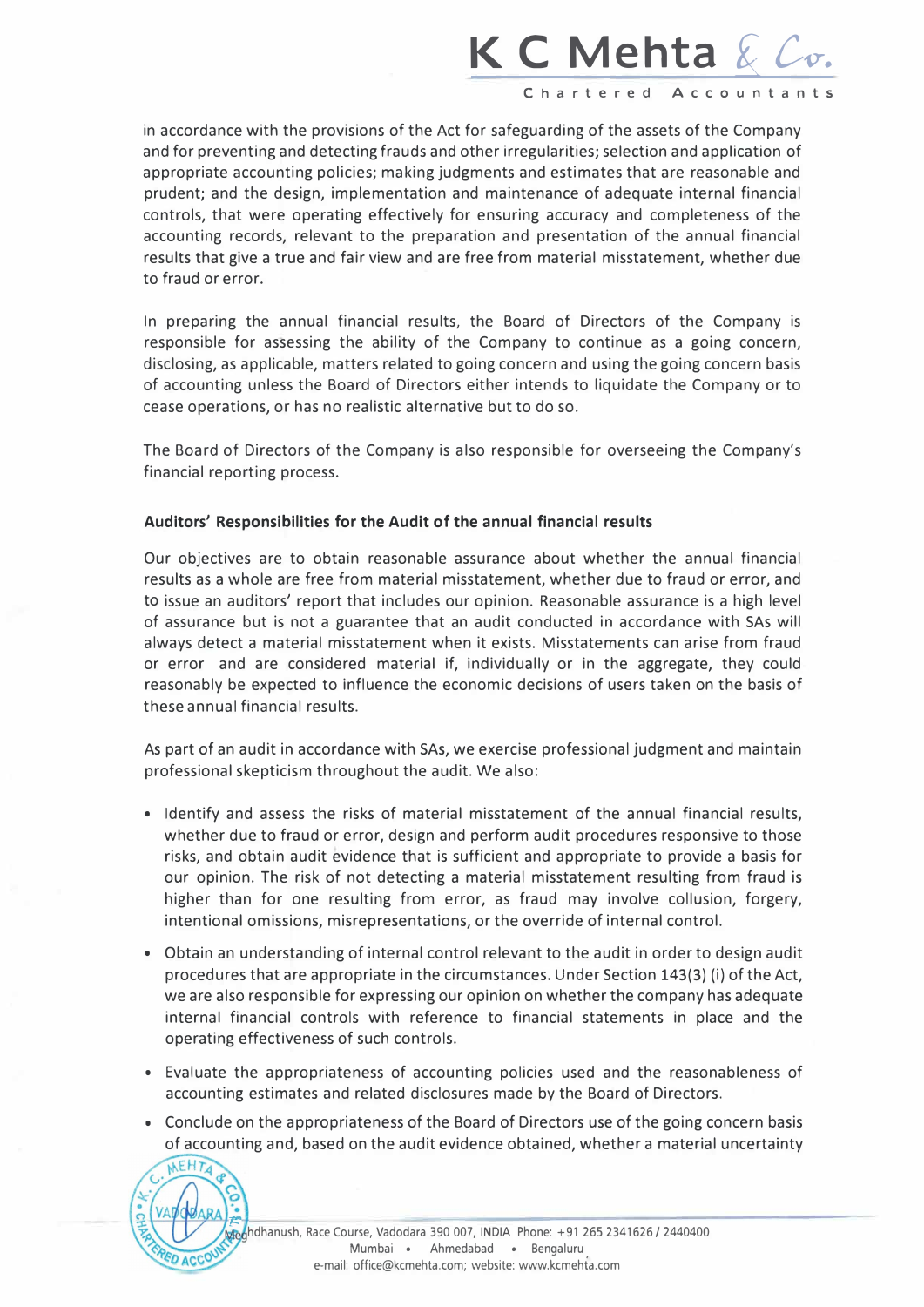## **K C Mehta & Co.**

Charter ed Acc o u nta nts

exists related to events or conditions that may cast significant doubt on the ability of the Company to continue as a going concern. If we conclude that a material uncertainty exists, we are required to draw attention in our auditors' report to the related disclosures in the annual financial results or, if such disclosures are inadequate, to modify our opinion. Our conclusions are based on the audit evidence obtained up to the date of our auditors' report. However, future events or conditions may cause the Company to cease to continue as a going concern.

• Evaluate the overall presentation, structure and content of the annual financial results, including the disclosures, and whether the financial results represent the underlying transactions and events in a manner that achieves fair presentation.

We communicate with those charged with governance of the Company regarding, among other matters, the planned scope and timing of the audit and significant audit findings, including any significant deficiencies in internal control that we identify during our audit.

We also provide those charged with governance with a statement that we have complied with relevant ethical requirements regarding independence, and to communicate with them all relationships and other matters that may reasonably be thought to bear on our independence, and where applicable, related safeguards.

#### **Other Matter**

The annual financial results include the results for the quarter ended March 31, 2022 being the balancing figures between the audited figures in respect of the full financial year and the published unaudited year to date figures up to the third quarter of the current financial year which were subjected to limited review by us.

The annual financial results for the year ended March 31, 2021 and for the quarter ended March 31, 2021, included in these financial results are based on the previously issued results of company prepared in accordance with the Indian Accounting Standards ("Ind AS") prescribed under section 133 of Companies Act, 2013. These annual financial results prepared under Ind AS were audited by predecessor auditor, whose audit report dated June 28, 2021 expressed an unmodified opinion on those financial results.

Our opinion is not modified in respect of the above matter.

**For K. C. Mehta & Co. Chartered Accountants Firm's Registration No. 106237W** 

*V5�', <sup>11</sup>* **Pritesh J. Amin** 

**Partner Membership No. 105926**  UDIN: 22105926 AJUTPT6785

**Place: Vadodara Date: May 28, 2022**